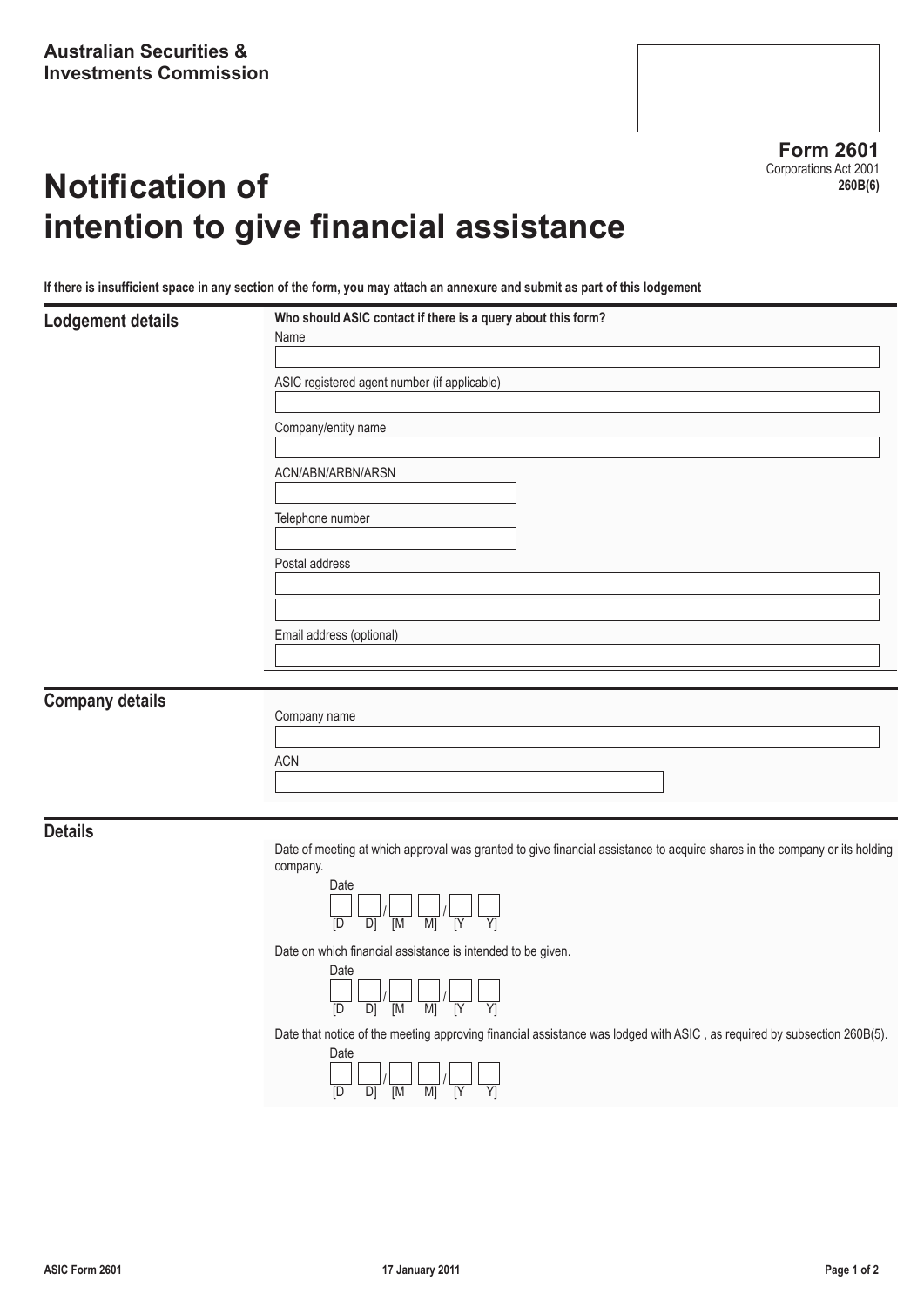## **Signature**

| ັ                                                                     | I certify that the information in this form is true and complete.<br>Name of person signing |
|-----------------------------------------------------------------------|---------------------------------------------------------------------------------------------|
| This form must be signed by a director or<br>secretary of the company | Capacity                                                                                    |
|                                                                       | Signature                                                                                   |
|                                                                       | Date signed<br>D<br>[M<br>M]<br>[Y]<br>Y]<br><b>ID</b>                                      |
|                                                                       |                                                                                             |

**Lodgement** Send completed and signed forms to:<br>Australian Securities and Investments Commission, PO Box 4000, Gippsland Mail Centre VIC 3841.

**For more information**<br>Web **www.asic.** www.asic.gov.au Need help? www.asic.gov.au/question Telephone 1300 300 630